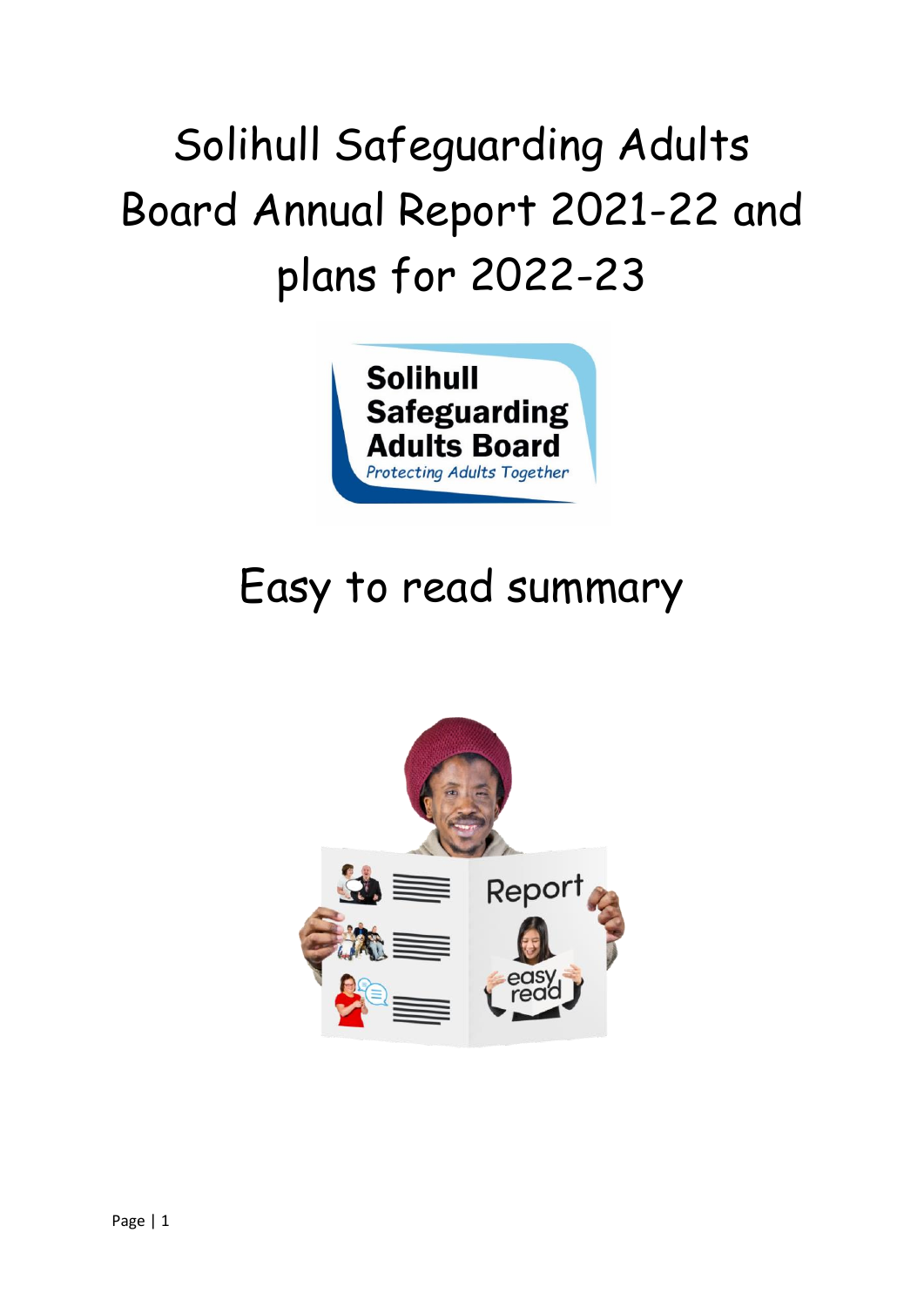#### **Introduction**

The Care Act 2014 is the law about care and support for adults in England.

Its says what abuse and neglect is and how to stop it.

It says each area must have a group that works on keeping people safe. This is called a Safeguarding Adult Board.





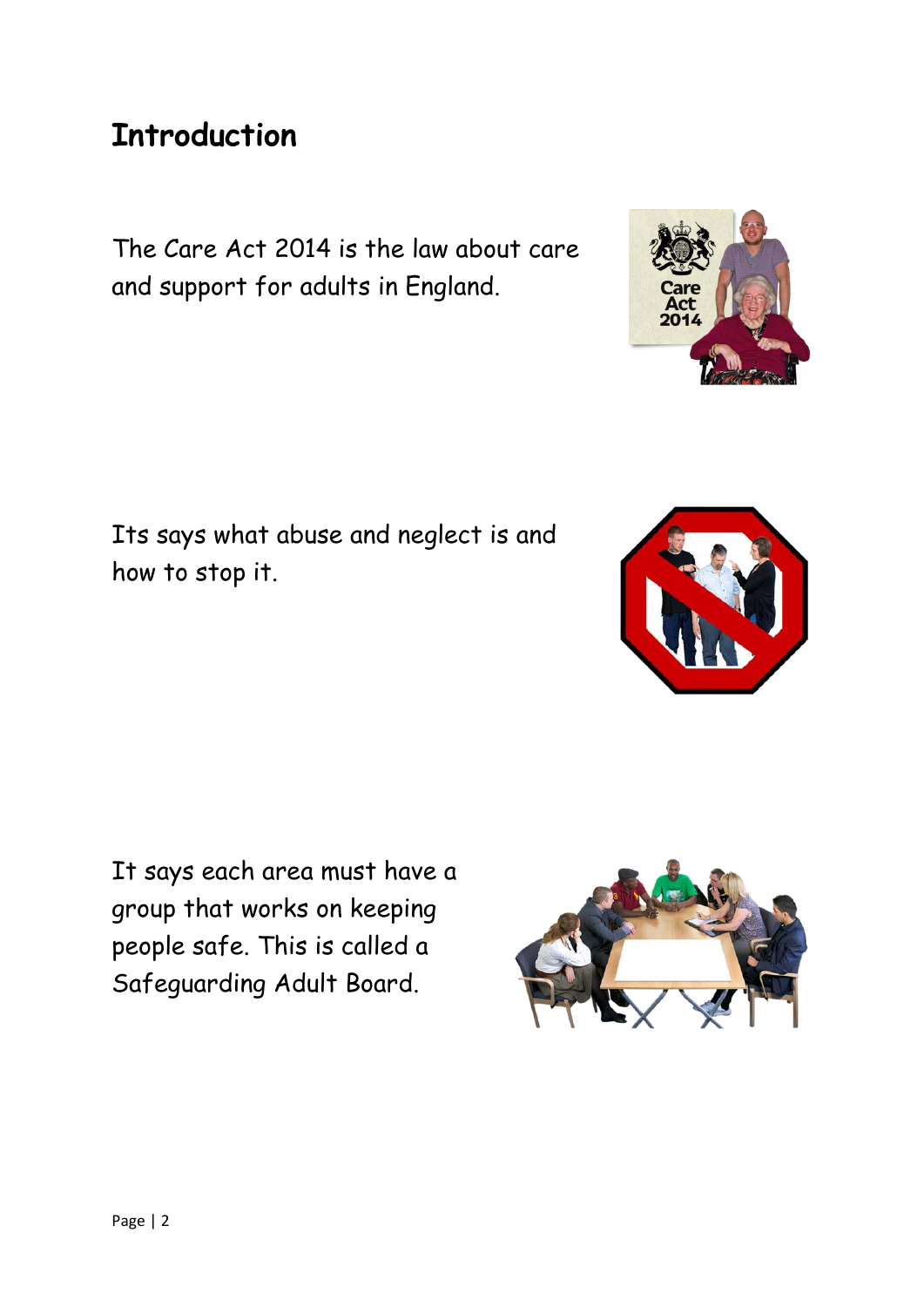### **What we did during 2021-22 to make a difference?**

We have done a lot of work to make sure that as people grow up they are supported to do so without being harmed, or made to do things they do not want to by other people.

We have worked closely with Solihull's group that keeps children safe and the group that keeps the community safe.

Where we could have worked better together to keep people safe, we have shared these lessons with everyone to help us all to do better.







shin



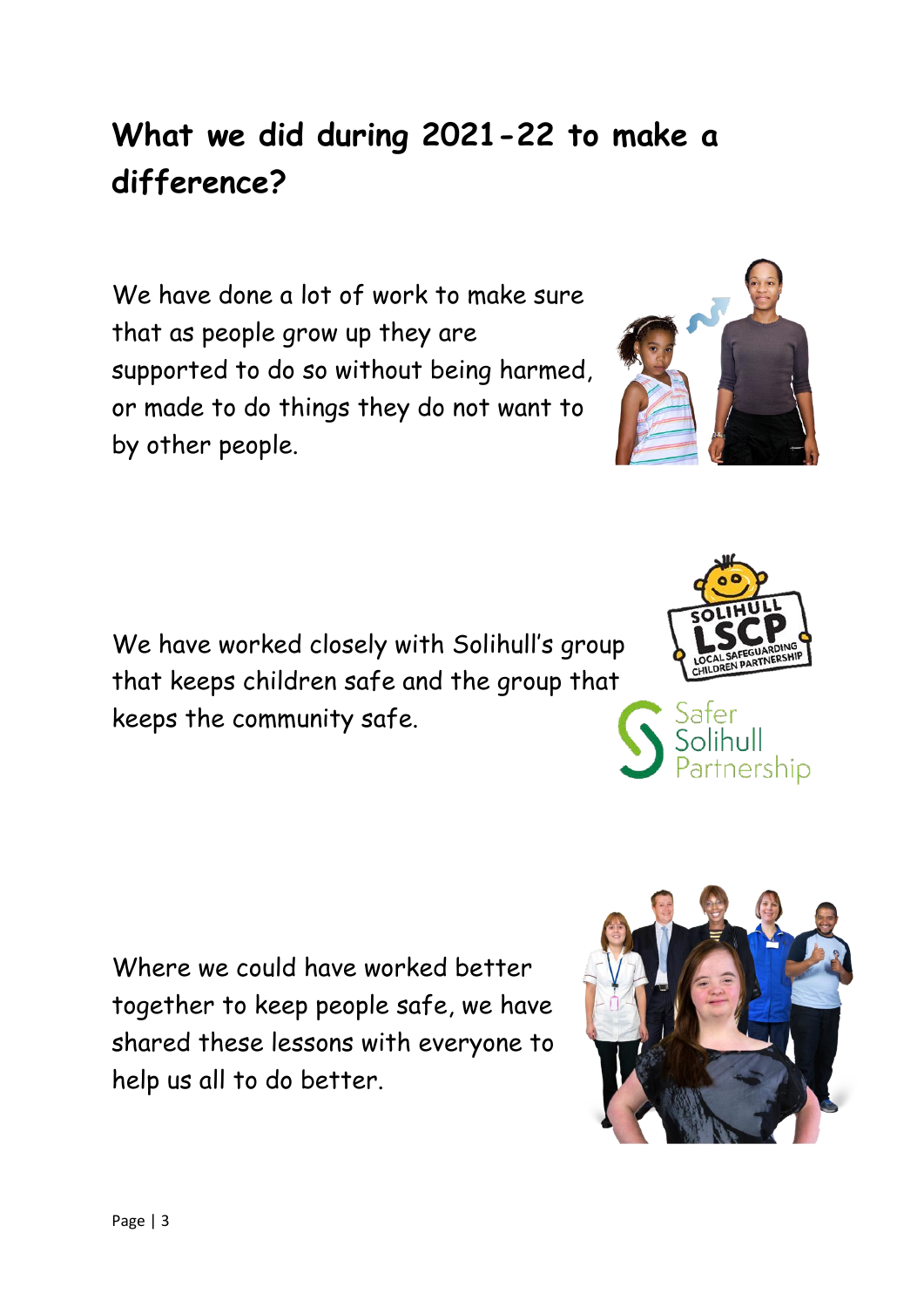We looked at what the government has said about keeping people safe to make sure we are doing the right things

We listened to what other areas have done to keep people safe, and decided whether we wanted to do something similar in Solihull.

We asked the members of our Board to tell us what they have been doing to keep people safe.





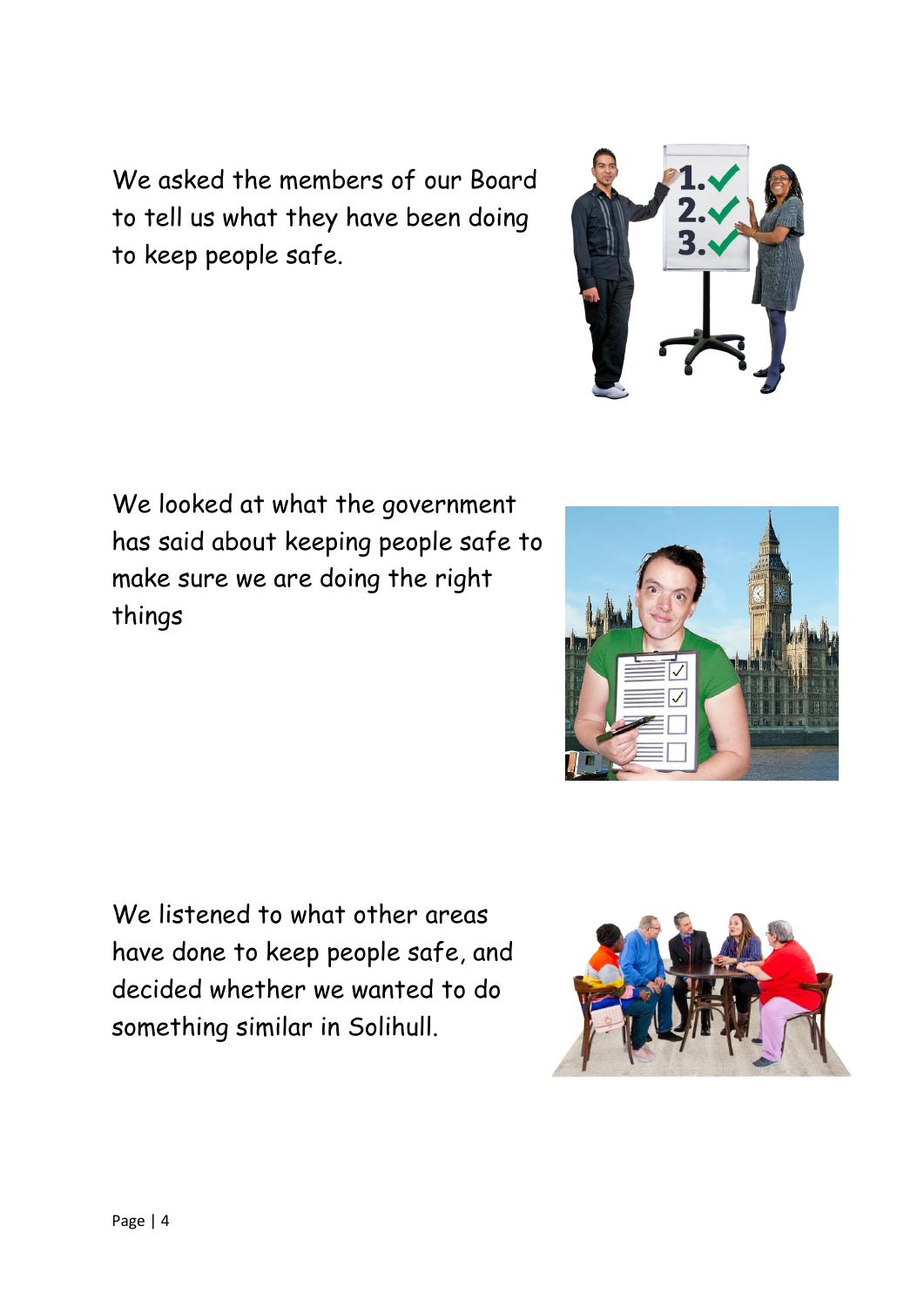## **What are we going to do in 2022-23 to keep adults safe in Solihull?**

We are going to look at the things that could make people less safe and see how we can make things better.



We are going to talk to the community about what we should do to help.